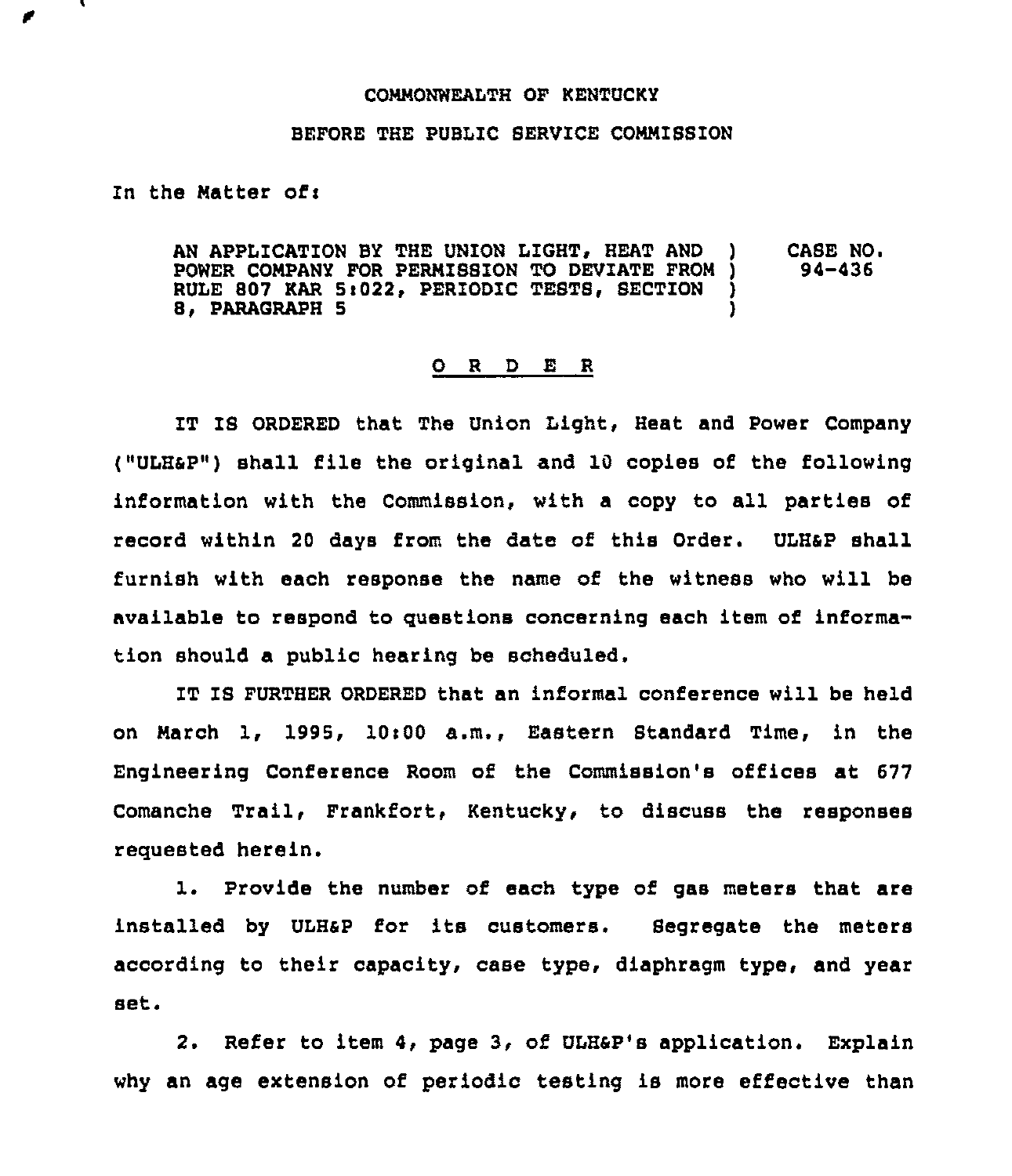sample testing. When is ULH&P planning to reevaluate sample testing?

ø

3. How is accurate measurement of gas delivered to ULH&P's customers assured by the proposed deviation?

4. How does ULH&P propose to evaluate the performance of its meters on a continuous basis if the periodic testing period is extended?

5. Is there any plan for early detection of unacceptable performance? Explain in detail.

6. How will ULH&P identify and remove any type of meter which performs below the acceptable standards prior to the proposed periods for testing? Explain.

7. Refer to Exhibit 1 of ULH&P's application, performance data. Why are new meters included in the performance data? Reformat the information for only in service meters, 14 years for meters under 500 cubic feet per hour, 10 years for meters 500 to 1500 cubic feet per hour, and <sup>2</sup> years for meters above 1500 cubic feet per hour. Provide separate columns for each type of meters.

8. Is ULH&P excluding any type of meters from its requested deviation? Explain.

9. Provide any studies and statistical analyses performed by ULH&P to support the proposed testing freguency.

10. How many inside meters are in UIH&P's distribution system?

11. How often are the inside meters tested for leaks?

12. Will curb box operability inspections be extended to the proposed meter testing interval?

 $-2-$